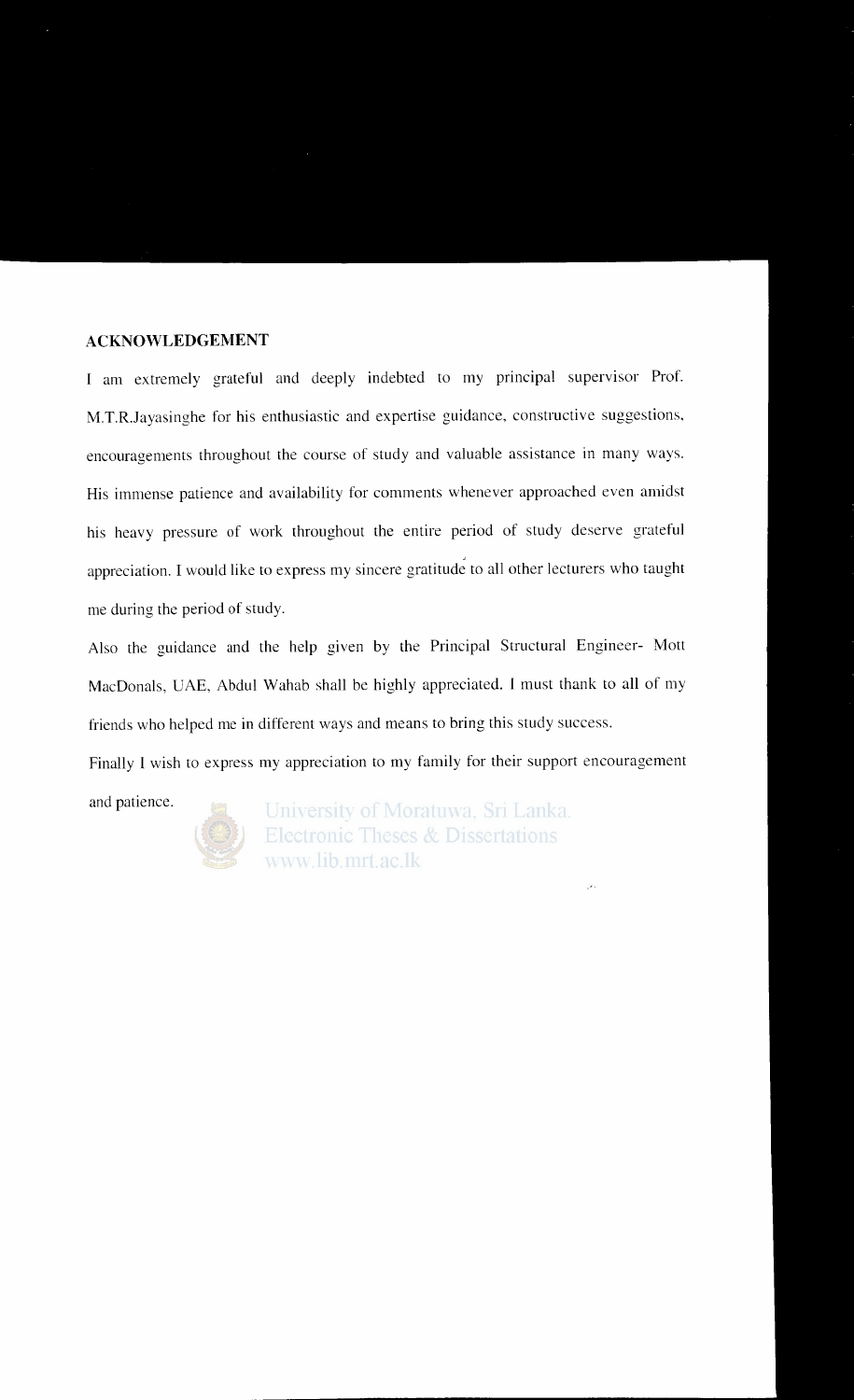## **Contents**

Abstract

Acknowledgement

Table of contents

List of figures

List of tables

| 1.0 |      | Introduction                                                                       |                 |    |
|-----|------|------------------------------------------------------------------------------------|-----------------|----|
|     | 1.1  | Background                                                                         |                 |    |
|     | 1.2  | Objectives of the study                                                            |                 | 3  |
|     | 1.3  | Methodology                                                                        |                 | 3  |
|     | 1.4  | Main findings of the study                                                         |                 | 4  |
| 2.0 |      | Literature review                                                                  |                 | 6  |
|     | 2.1  | Historical development of suspension bridges                                       |                 | 6  |
|     | 2.2  | Theoretical background of suspension bridges                                       |                 | 10 |
|     | 2.3  | Types of suspension bridges                                                        |                 | 13 |
|     | 2.4  | Measures against excessive vibration of slender foot bridges                       |                 | 14 |
|     | 2.5  | BS 5400 recommendations on human induced vibrations                                |                 | 16 |
|     | 2.6  | Aerodynamic effect and criteria for the design                                     |                 | 16 |
|     | 2.7  | Seismic analysis criteria on suspension bridge                                     |                 | 19 |
| 3.0 |      | Review on existing passenger foot bridges in Sri Lanka Sri Lanka.<br>Dissertations |                 | 21 |
| 4.0 |      | Load on the foot bridge model considered $\mathbb{R}$                              |                 | 27 |
|     | 4. I | Dead load                                                                          |                 | 27 |
|     | 4.2  | Imposed load                                                                       | $\mathcal{F}$ . | 27 |
|     | 4.3  | Wind loads                                                                         |                 | 27 |
|     | 4.4  | Dynamic loads                                                                      |                 | 29 |

## 5.0 Development of suspension bridge model for passenger and light vehicular traffic 30

|     | 5.1 | General                                                  | 30 |
|-----|-----|----------------------------------------------------------|----|
|     | 5.2 | The cable                                                | 31 |
|     | 5.3 | The stiffening girder                                    | 32 |
|     | 5.4 | The towers                                               | 34 |
|     | 5.5 | The hangers                                              | 35 |
|     | 5.6 | The anchor block                                         | 36 |
|     |     |                                                          |    |
| 6.0 |     | Computer modeling of suspension bridge models considered | 38 |
|     | 6.1 | Model 1 - Concept                                        | 38 |
|     | 6.2 | Model 2 - Concept                                        | 40 |
|     | 6.3 | Model 3 - Concept                                        | 42 |
|     | 6.4 | Model 4 - Concept                                        | 44 |
|     | 6.5 | Model 5 - Concept                                        | 45 |
|     |     |                                                          |    |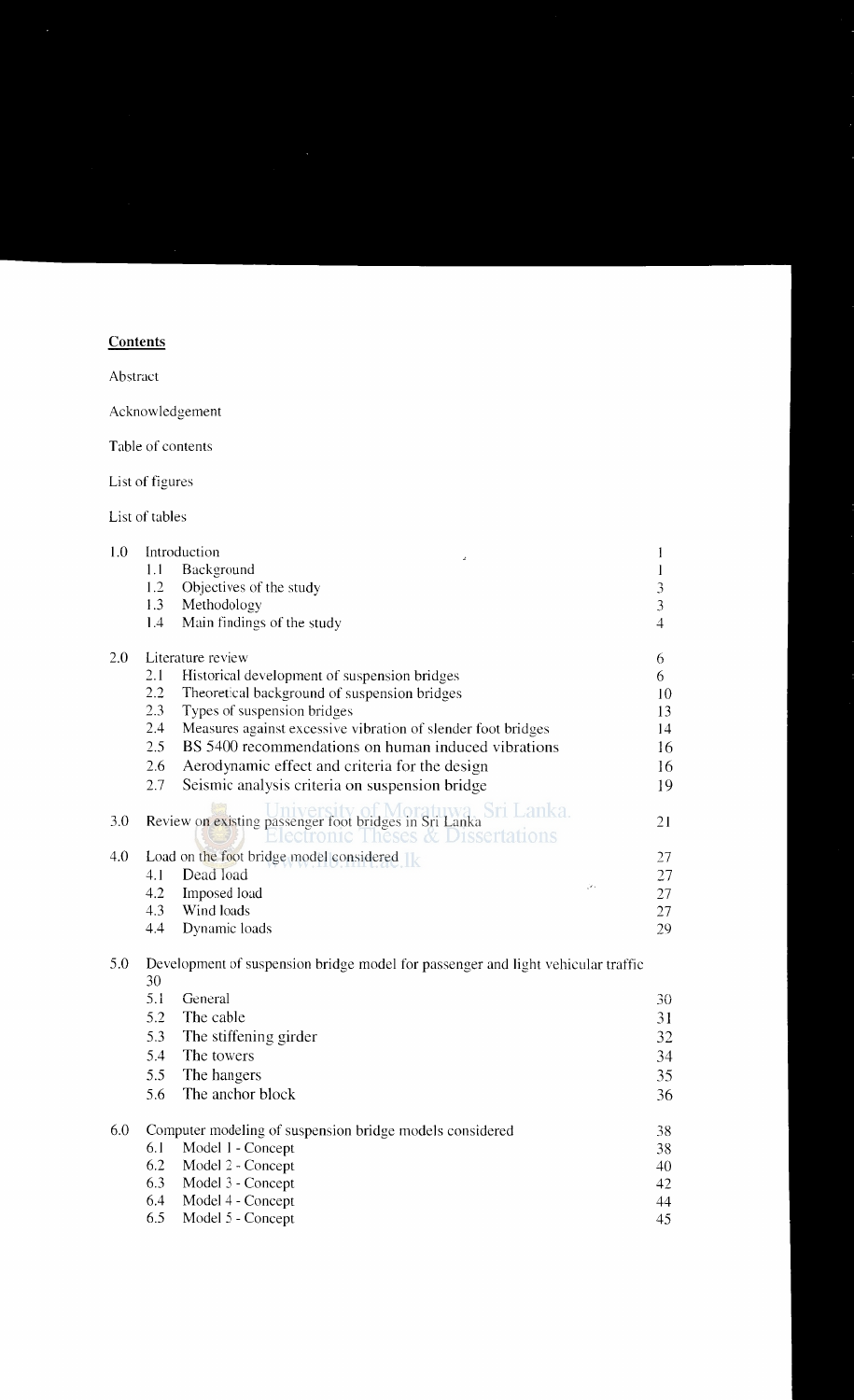## **Contents**

Abstract

Acknowledgement

Table of contents

List of figures

List of tables

| 1.0 |     | Introduction                                                                                                     |    |                |
|-----|-----|------------------------------------------------------------------------------------------------------------------|----|----------------|
|     | 1.1 | Background                                                                                                       |    |                |
|     | 1.2 | Objectives of the study                                                                                          |    | $\overline{3}$ |
|     | 1.3 | Methodology                                                                                                      |    | 3              |
|     | 1.4 | Main findings of the study                                                                                       |    | $\overline{4}$ |
| 2.0 |     | Literature review                                                                                                |    | 6              |
|     | 2.1 | Historical development of suspension bridges                                                                     |    | 6              |
|     | 2.2 | Theoretical background of suspension bridges                                                                     |    | 10             |
|     | 2.3 | Types of suspension bridges                                                                                      |    | 13             |
|     | 2.4 | Measures against excessive vibration of slender foot bridges                                                     |    | 14             |
|     | 2.5 | BS 5400 recommendations on human induced vibrations                                                              |    | 16             |
|     | 2.6 | Aerodynamic effect and criteria for the design                                                                   |    | 16             |
|     | 2.7 | Seismic analysis criteria on suspension bridge                                                                   |    | 19             |
| 3.0 |     | Review on existing passenger foot bridges in Sri Lanka Sri Lanka.<br>ectronic Theses a<br><b>v</b> Dissertations |    | 21             |
| 4.0 |     | Load on the foot bridge model considered $\mathbb{R}$                                                            |    | 27             |
|     | 4.1 | Dead load                                                                                                        |    | 27             |
|     | 4.2 | Imposed load                                                                                                     | 74 | 27             |
|     | 4.3 | Wind loads                                                                                                       |    | 27             |
|     | 4.4 | Dynamic loads                                                                                                    |    | 29             |

#### 5.0 Development of suspension bridge model for passenger and light vehicular traffic 30

|     | 5.1 | General                                                  | 30  |
|-----|-----|----------------------------------------------------------|-----|
|     | 5.2 | The cable                                                | 31  |
|     | 5.3 | The stiffening girder                                    | 32  |
|     | 5.4 | The towers                                               | 34  |
|     | 5.5 | The hangers                                              | 35  |
|     | 5.6 | The anchor block                                         | 36  |
| 6.0 |     |                                                          |     |
|     |     | Computer modeling of suspension bridge models considered | 38. |
|     | 6.1 | Model 1 - Concept                                        | 38  |
|     | 6.2 | Model 2 - Concept                                        | 40  |
|     | 6.3 | Model 3 - Concept                                        | 42  |
|     | 6.4 | Model 4 - Concept                                        | 44  |
|     | 6.5 | Model 5 - Concept                                        | 45  |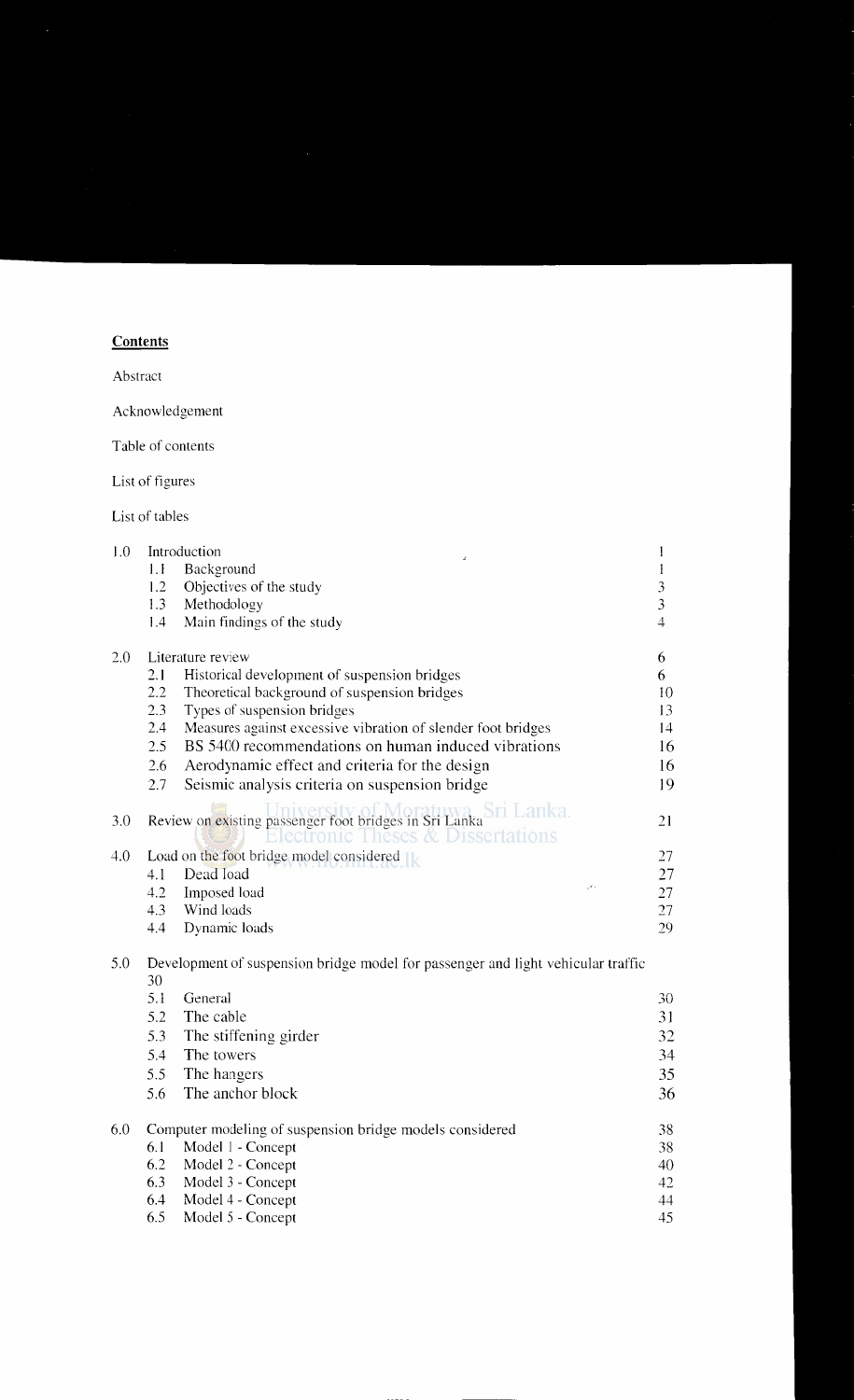| 7.0 | Results and summary |                                 |     |
|-----|---------------------|---------------------------------|-----|
|     |                     | 7.1 Analysis results            | 50  |
|     |                     | 7.2 Conclusion                  | 52  |
|     |                     | 7.3 Suggestion for future works | 52. |
| 8.0 |                     | References                      | 54  |

### **Appendix**

| 1. Output data for bridge span 45m - model-1 |  |  |
|----------------------------------------------|--|--|
|                                              |  |  |

- 2. Output data for bridge span 4Sm model-2
- 3. Output data for bridge span 4Sm- model-3
- 4. Output data for bridge span 4Sm- model-4
- *S.* Output data for bridge span 4Sm model-S
- 6. Output data for bridge span 60m- model-1
- 7. Output data for bridge span 60m- model-2
- 8. Output data for bridge span 60m model-3 wa. Sri Lanka.
- 9. Output data for bridge span 60m model-4
- 10. Output data for bridge span 60m- model-S
- 11. Output data for bridge span 7Sm- model-1
- 12. Output data for bridge span 7Sm- model-2
- 13. Output data for bridge span 7Sm model-3
- 14. Output data for bridge span 7Sm- model-4
- 1S. Output data for bridge span 7Sm- model-S and the computer output results

þ.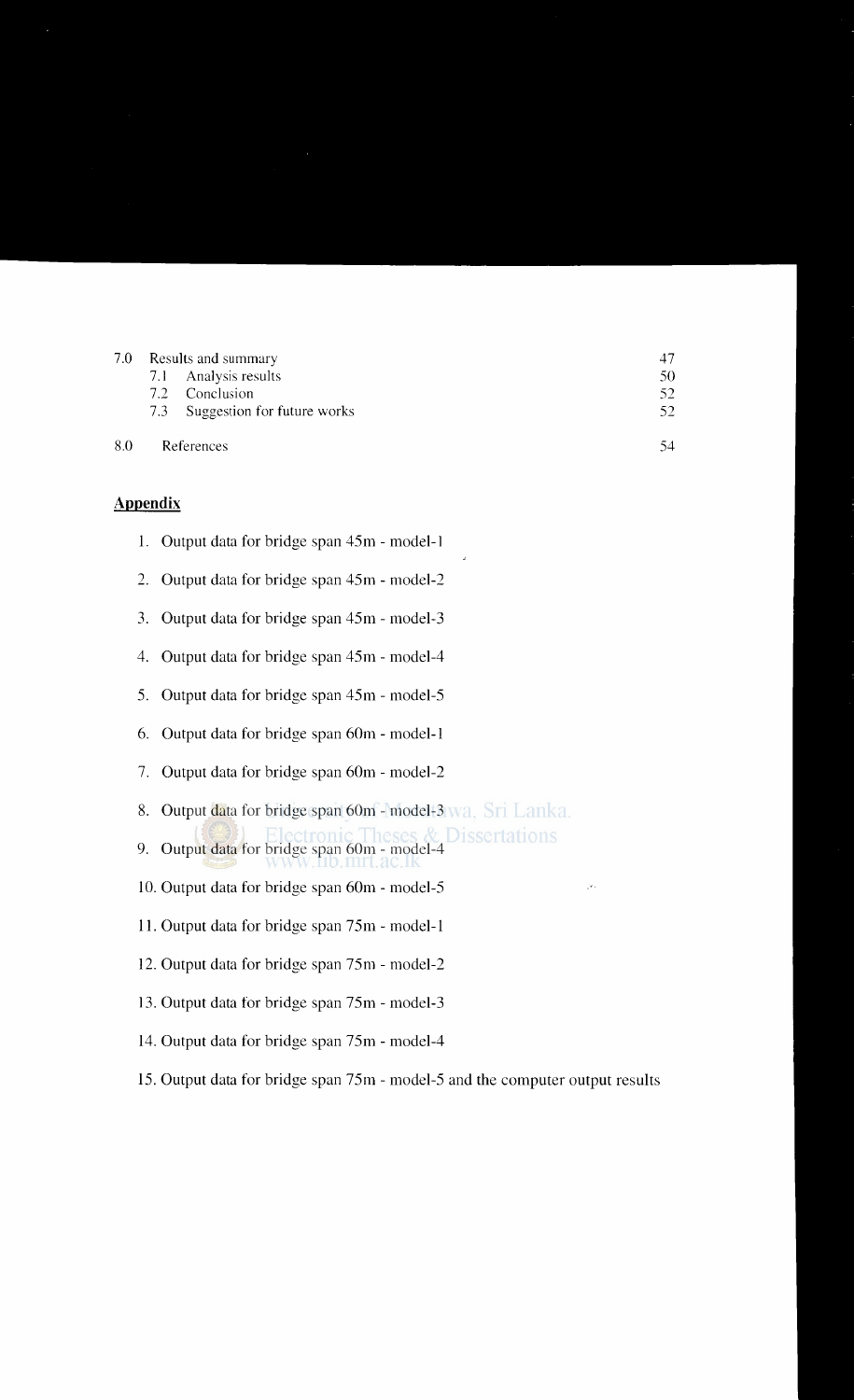# **LIST OF FIGURES**

| Fig. 2.1.1 : Niagara Falls Bridge                                           | 09 |
|-----------------------------------------------------------------------------|----|
| Fig. 2.1.1 : Old St. Clair Bridge                                           | 10 |
| Fig. 2.2.1 : Elevation of typical suspension bridge                         | 12 |
| Fig. 2.2.2 : 3D view of typical suspension bridge                           | 12 |
| Fig $2.2.3$ : Types of suspension bridges.                                  | 13 |
| Fig-3.1 Suspension footbridge at Hiniduma across Gin ganga                  | 23 |
| Fig-3.2 Suspension footbridge at Kosgulana across Kukule ganga              | 24 |
| Fig-3.3 Suspension footbridge at Peradeniya across Mahaweli ganga           | 25 |
| Fig-3.4 Suspension footbridge at Nagoda across Gin ganga                    | 26 |
| Fig 6.1.1 : Model-1 of proposed foot bridge structure                       | 39 |
| Fig 6.1.2 : Model-1 (PROKON) of proposed foot bridge structure              | 40 |
| ratuwa. Sri Lanka.<br>Fig 6.2.1 : Model-2 of proposed foot bridge structure | 41 |
| Fig 6.2.2 : Model-2 (PROKON) of proposed foot bridge structure              | 42 |
| Fig 6.3.1 : Model-3 of proposed foot bridge structure                       | 43 |
| Fig 6.3.2 : Model-3 (PROKON) of proposed foot bridge structure              | 43 |
| Fig 6.4.1 : Model-4 of proposed foot bridge structure                       | 44 |
| Fig 6.4.2 : Model-4 (PROKON) of proposed foot bridge structure              | 45 |
| Fig 6.5.1 : Model-5 of proposed foot bridge structure                       | 46 |
| Fig 6.5.2 : Model-5 of proposed foot bridge structure                       | 46 |